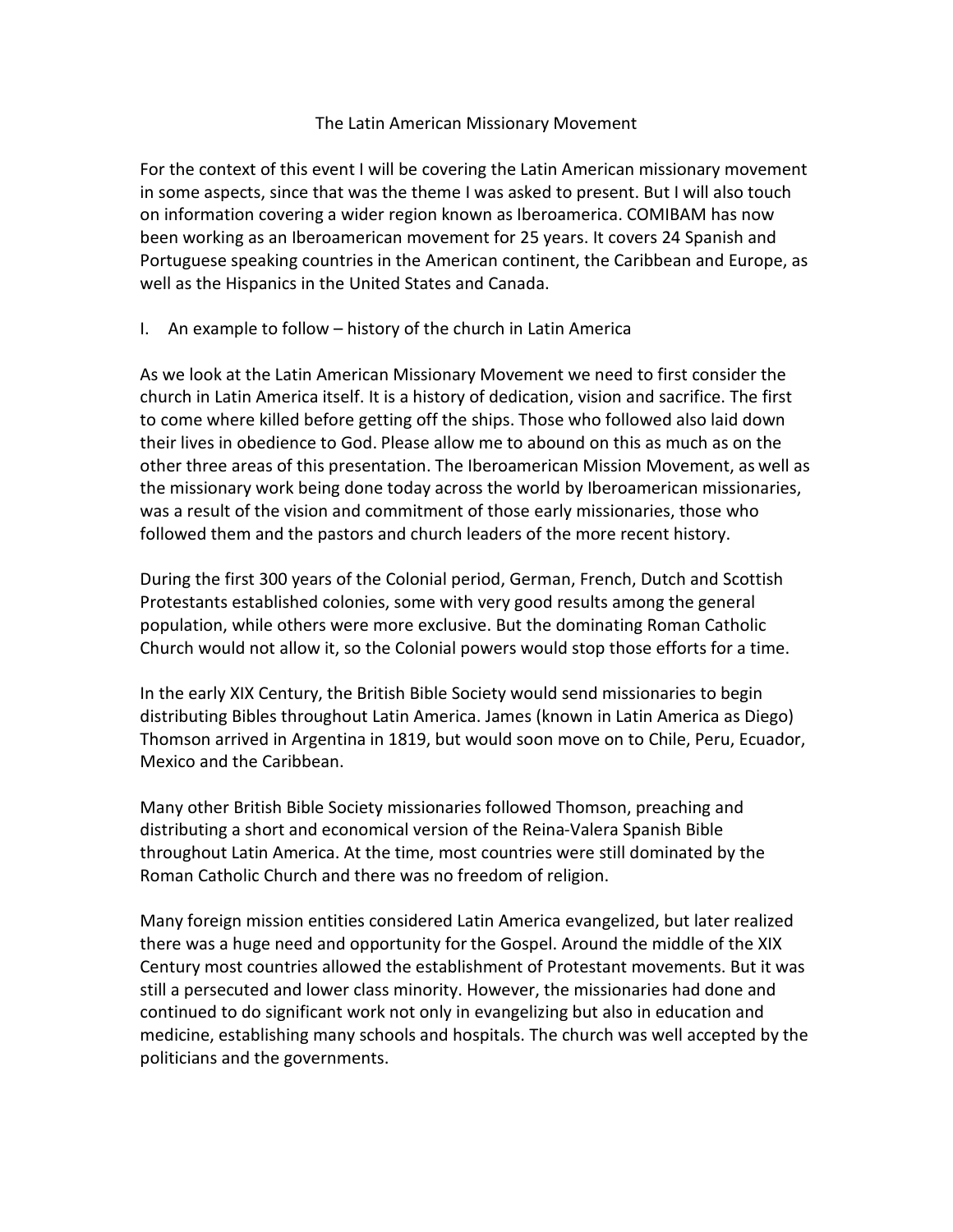The Evangelical Church in Latin America was young and still very small at the turn of the XIX Century. It is estimated there were about 250.000 Protestants in the whole region in 1900. But there would be phenomenal fruit in the years to come, and nationals would lead those efforts, with the help of many missionaries who continued to come and collaborate in reaching out to the far corners of the continent. The current size of the church in Latin America is estimated at 55 million (1,000,000 % in 100 years).

The following table summarizes these historical events, giving us a clear perspective of the high price paid to bring the Gospel to the nations and peoples of Latin America.

| Year        | Country       | Event                                                                                                                                                                                               |
|-------------|---------------|-----------------------------------------------------------------------------------------------------------------------------------------------------------------------------------------------------|
| 1528        | Venezuela     | Welser family establishes a Lutheran colony. It became<br>influential and well accepted. Lars Qualben wrote that the<br>whole colony embraced the Lutheran faith. By 1546 it had<br>been dissolved. |
| 1555        | <b>Brazil</b> | French Huguenot escapees form a colony near the<br>Guanabara Bay. Disbanded by 1560 by order of the King of<br>Portugal.                                                                            |
| 1624        | <b>Brazil</b> | Dutch Calvinists establish work in Pernambuco. It lasted 30<br>years, until the Portuguese regained control of the region.                                                                          |
| 1698        | Panama        | Scottish Presbyterian colony is established, but fails<br>economically and causes major problem for Scotland. Only<br>lasted 2 years.                                                               |
| 1700 - 1800 | Several       | A number of individuals manage to establish small<br>communities, but are discovered and accused by the<br>inquisition. No evangelical work remains.                                                |
| 1700        | Caribbean     | Moravians work among the African slaves                                                                                                                                                             |
| 1819        | Argentina     | After the independence of the colonies, a new era begins.<br>British Bible Society missionary James (Diego) Thomson is<br>well received.                                                            |
| 1821        | Chile         | James (Diego) Thomson arrives in Chile, invited by<br>President Bernardo O'Higgins                                                                                                                  |
| 1822        | Peru          | James (Diego) Thomson arrives in Peru and is appointed<br>national Secretary of Education                                                                                                           |
| 1824        | Ecuador       | James (Diego) Thomson arrives in Ecuador. He later worked<br>in Mexico and the English and Spanish islands of the<br>Caribbean.                                                                     |
| 1836        | <b>Brazil</b> | Methodist missionaries arrive, followed by Congregationals<br>in 1855, Presbyterians in 1859 and Baptists in 1881                                                                                   |
| 1868        | Chile         | Foundation of the Presbyterian Church                                                                                                                                                               |
| 1892        | Mexico        | Under persecution, but 566 churches had been established.<br>By 1908 there were 700                                                                                                                 |
| 1909        | Chile         | First indigenous church is established                                                                                                                                                              |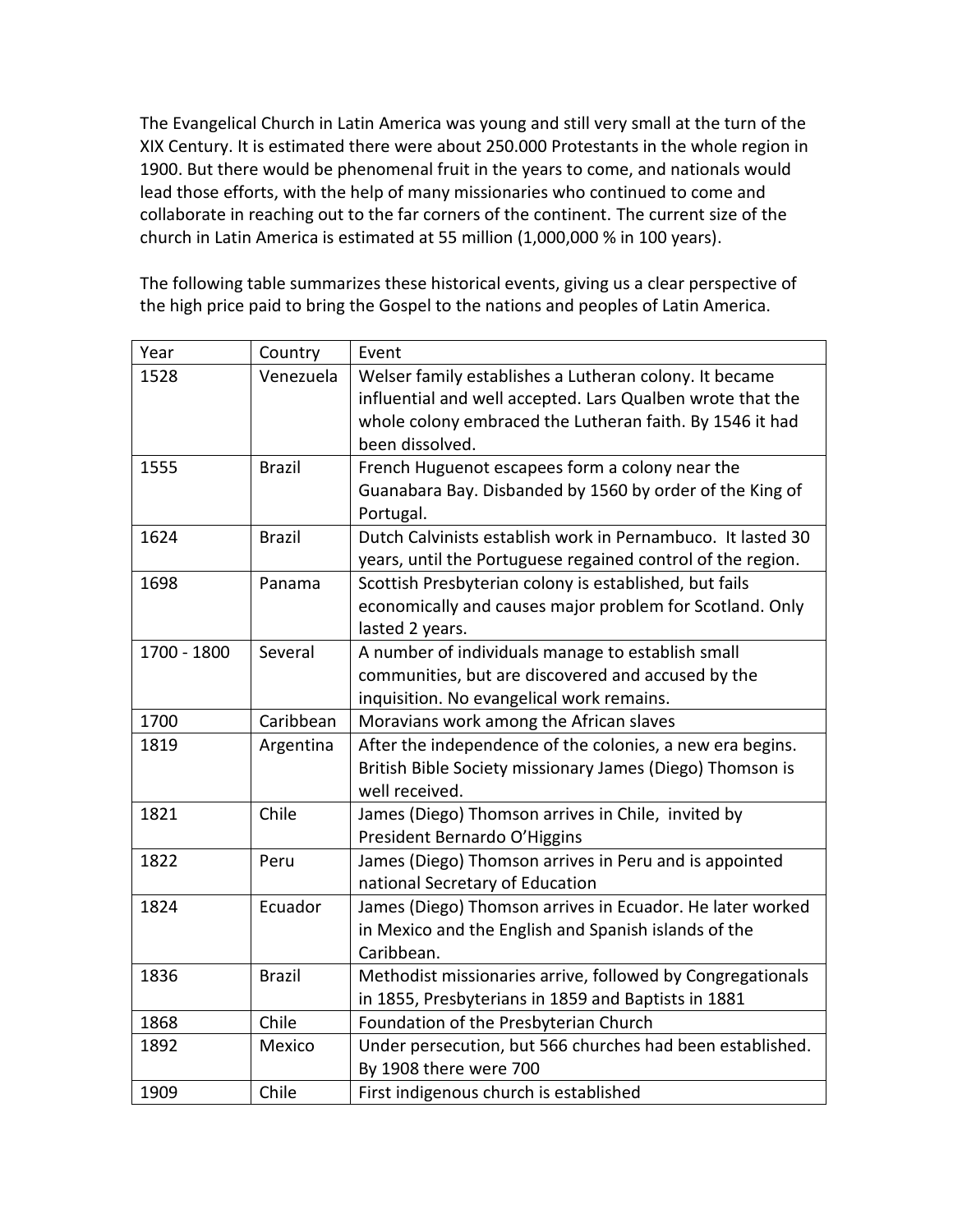II. Not only a mission field, but also a mission force – Latin American missionary work history

During the Colonial period, when some efforts were made to establish Evangelical churches in Latin America, some nationals were trained to become ministers and evangelists. The early missionaries knew they should make disciples and teach them, so that they too would go out to make more disciples.

When the British Bible Society missionaries came, they quickly decided to look for locals they could train and send out to do Bible distribution itinerant work. They found willing servants, ready to travel long distances on the back of a horse to bring the precious Word of God to very distant and remote areas.

Unfortunately we still do not have a comprehensive work on the history of the Iberoamerican missionary work. We are working on it, so I must say this is a very limited and brief research and most certainly justice will not be made to many across the region who gained a vision for the unreached peoples of the world and went out to bring the Gospel to them.

Based on the information we have gathered so far, early in the 1900's the first denominational national mission entities were established and sent out missionaries. The Brazilian Baptist Convention sent out a Portuguese born believer as a missionary to his own country. This was followed in 1925 by a Brazilian sent as a missionary to Portugal. The Brazilian Presbyterian Church sent their first missionary, also to Portugal, in 1910. In 1916, the Latin American Cooperation Council organized a conference in Panama to discuss mission work in Latin America. This was a reaction to Edinburgh 1910 because at that well known event they did not include missionaries serving in Latin America or leaders of the church in the region due to pressure from certain sectors. They accepted the concept that Latin America was already evangelized by the Catholics, and Protestant missionaries going there were fanaticals and illiterate. The Panama congress contributed to the expansion of the missionary vision of the church in Latin America.

Non denominational mission societies followed soon after. In 1928 an indigenous mission was founded in Brazil, Missão Caiuá, with the specific aim of reaching the tribal groups of the country. In 1946, in Peru, Juan Cuevas founded AMEN, an indigenous non denominational mission organization, focused on reaching the unreached towns and peoples of Peru. This agency would soon begin to look beyond and work to see Peruvian and other Latino missionaries serving in Europe. In the years that followed, other denominational mission efforts were initiated in countries such as Argentina, Chile, Venezuela, Puerto Rico and Cuba.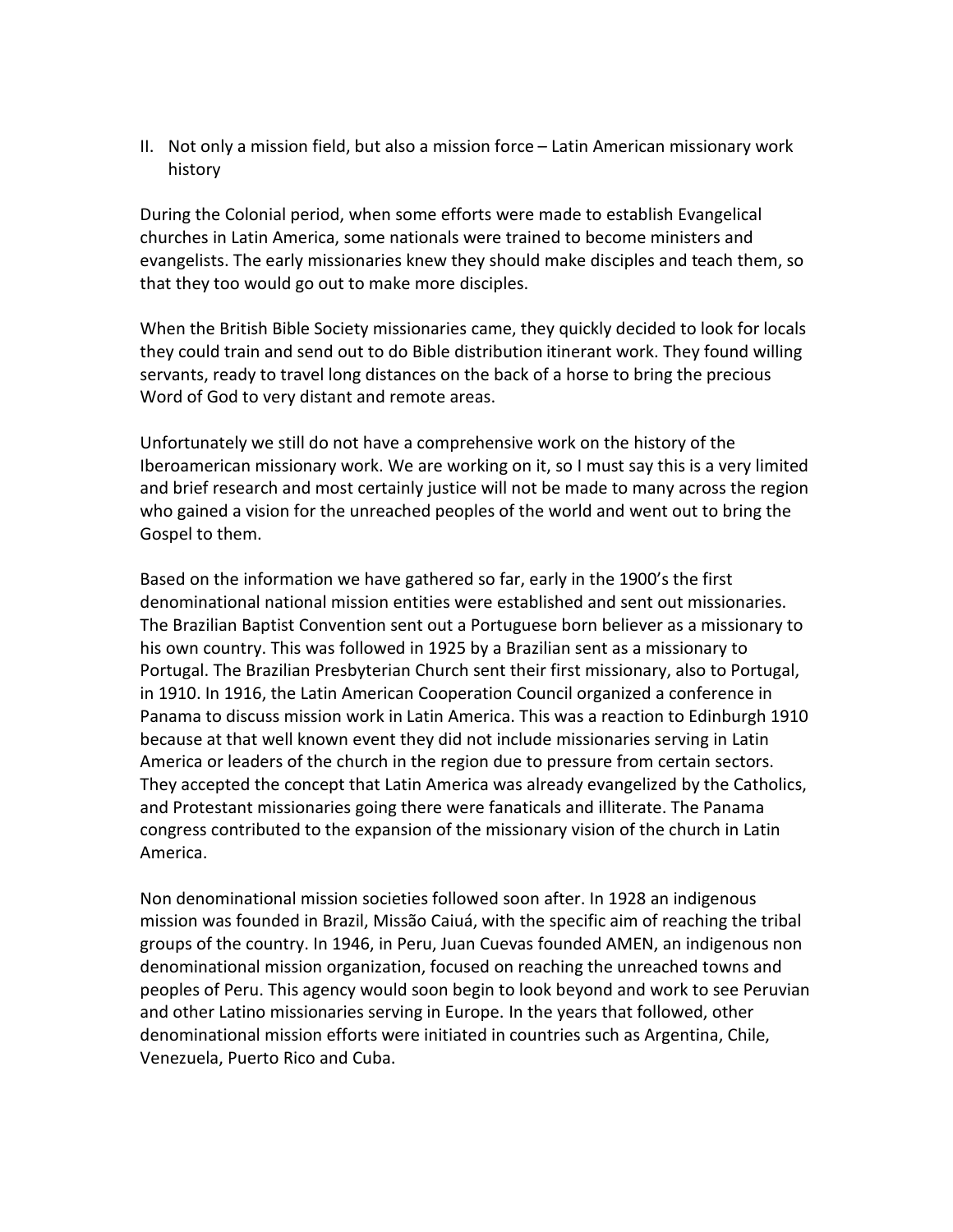But only a few non denominational organizations existed until the mid 70's. In Brazil, Jonathan dos Santos and Decio Azevedo, challenged by missionary and mission teacher Barbara Burns, established Missão Antioquia in 1976, with a focus on mobilization, training and send missionaries to unreached countries. In 1982 an indigenous, Latino formed, interdenominational and international organization would be established in Spain, focusing on work in North Africa.

More mission entities were being established, more churches were participating and more missionaries were going to more places. There was a need to communicate and cooperate, and the first steps were taken to form national mission networks. The Brazilian Mission Association is established officially in 1982. Mexico forms a similar entity in 1987 and Argentina follows in the early 90's.

In 1984, Luis Bush and a few other pastors in Central America begin to consider the idea of a major continental and international mission congress. The plan takes shape and in 1987 the First Iberoamerican Mission Congress takes place in São Paulo, Brazil. More than 3,000 attend the event, representing almost every country in the continent. Other mission mobilization events had happened in several countries, but none had been as focused and challenging. At the end of the congress, Luis Bush and those in the organizing committee drafted a declaration. The main statement of the document was simply "Iberoamerica is now not only a mission field, but also a mission force".

In 1997 the Second Iberoamerican Mission Congress toke place in Mexico, and in 2006 the third congress was organized in Spain. These events were known as COMIBAM, and by 2000 a decision was made to establish an international Iberoamerican collaboration entity under the name of COMIBAM Internacional. Many other national, regional and thematic events have been organized over the years.

This brief history could be presented in short by viewing it in the following five periods:

- 1. Early post colonial period: 1840 1900 In country, focused on Jerusalem and Samaria – entirely done by denominations
- 2. Initial international mission efforts: 1900 1950 International, but mostly within the neighboring countries or culturally related – founding of the first nondenominational agencies
- 3. First response to the challenge and opportunities: 1950 1980 Significant mobilization, recruiting, training and sending to the most needy and unreached people groups - forming of national networks
- 4. Growth and expansion: 1980 2000 Entering some of the so called "creative access" countries, but better equipped due to the establishing of mission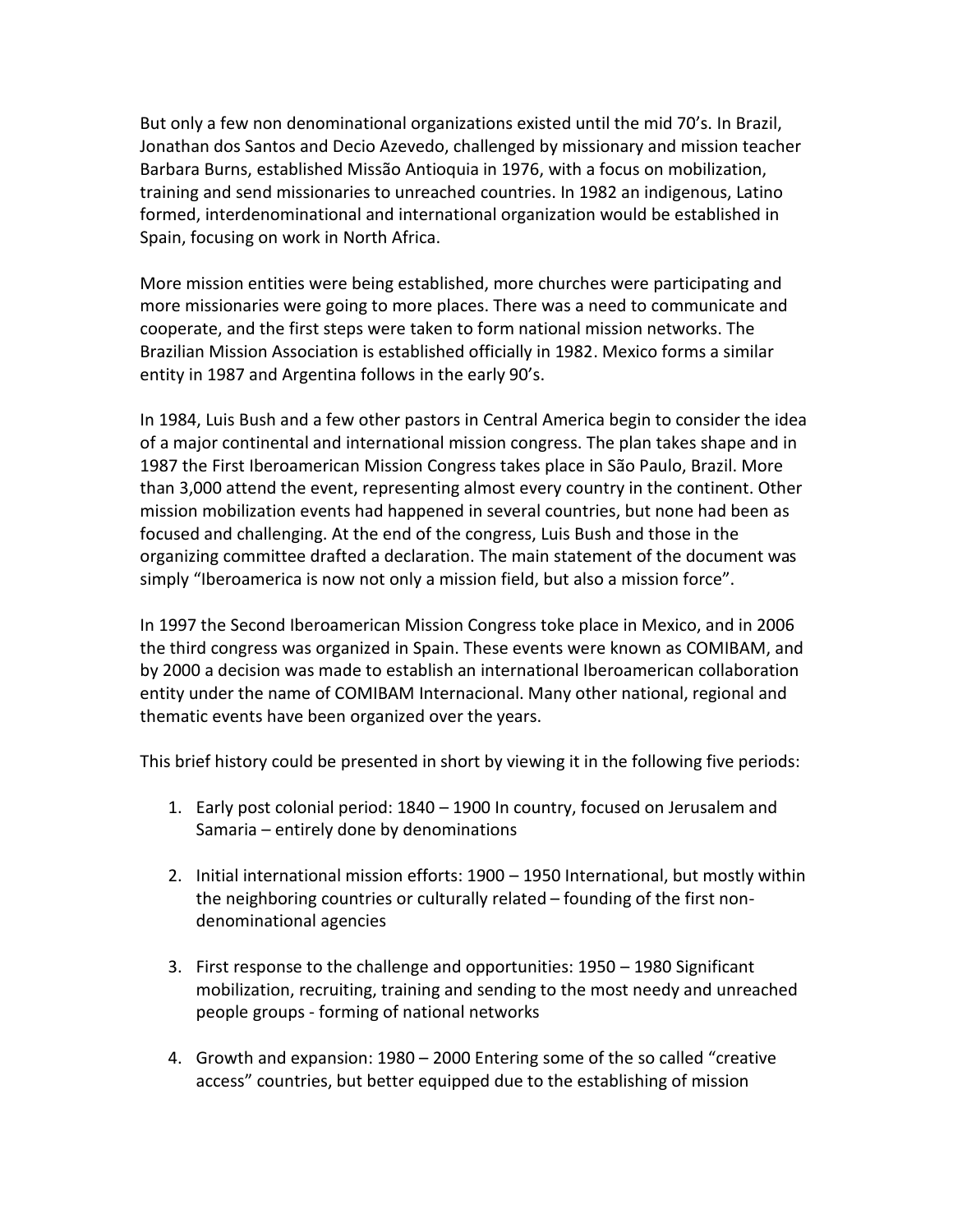focused training programs, fast increase of sending structures and missionaries forming of an international Iberoamerican cooperation

5. Partnership unto the ends of the earth: 2000 and onwards – Maturing, focus on the field and the missionary - Forming of alliances with other international networks.

Recognizing once again the limited research done so far in this area, the following table summarizes these historical events and lets us take a first look at the first steps taken by the Iberoamerican church in the process of becoming a missionary movement.

| Year | Country       | Event                                                     |
|------|---------------|-----------------------------------------------------------|
| 1908 | <b>Brazil</b> | Brazilian Baptist Convention supports North American and  |
|      |               | indigenous missionary in Chile. In 1911 the Brazilian     |
|      |               | Baptist Mission Board sent their first missionary to      |
|      |               | Portugal, followed by a second worker in 1925.            |
| 1910 | <b>Brazil</b> | The Brazilian Presbyterian church sends missionary to     |
|      |               | Portugal                                                  |
| 1916 | Panama        | Latin American Cooperation Council conference (reaction   |
|      |               | to Edinburgh 1910)                                        |
| 1928 | <b>Brazil</b> | Missão Evangélica Caiuá - An indigenous agency focused    |
|      |               | on reaching the tribal peoples of Brazil. Another agency  |
|      |               | with a similar vision, MEVA, was established in 1948.     |
| 1946 | Peru          | Juan Cuevas - AMEN                                        |
| 1976 | <b>Brazil</b> | Jonathan dos Santos & Decio Azevedo - Missão Antioquia    |
| 1976 | <b>Brazil</b> | Eude Martins establishes CEBIMI – Centro Brasileiro de    |
|      |               | Informação Missionária. The first meeting to create AMTB, |
|      |               | which was officially established in 1982.                 |
| 1982 | Spain         | Pablo Carrillo - PMI                                      |
| 1987 | Mexico        | <b>COMIMEX</b>                                            |
| 1987 | <b>Brasil</b> | COMIBAM I - About 300 known missionaries                  |
| 1997 | Mexico        | COMIBAM II - Around 4000 missionaries                     |
| 2000 | Peru          | <b>I COMIBAM International Assembly</b>                   |
| 2006 | Spain         | COMIBAM III - 9265 missionaries                           |

III. Under construction – Current state of Latin American missionary work

Information presented at a meeting in Bombay in 1977 to international mission leaders indicated there were 136 Latin Americans serving as overseas missionaries.

There has been significant growth, but we all agree that we would love to see so much more happening. Since 1995 COMIBAM has carried out periodic statistical research to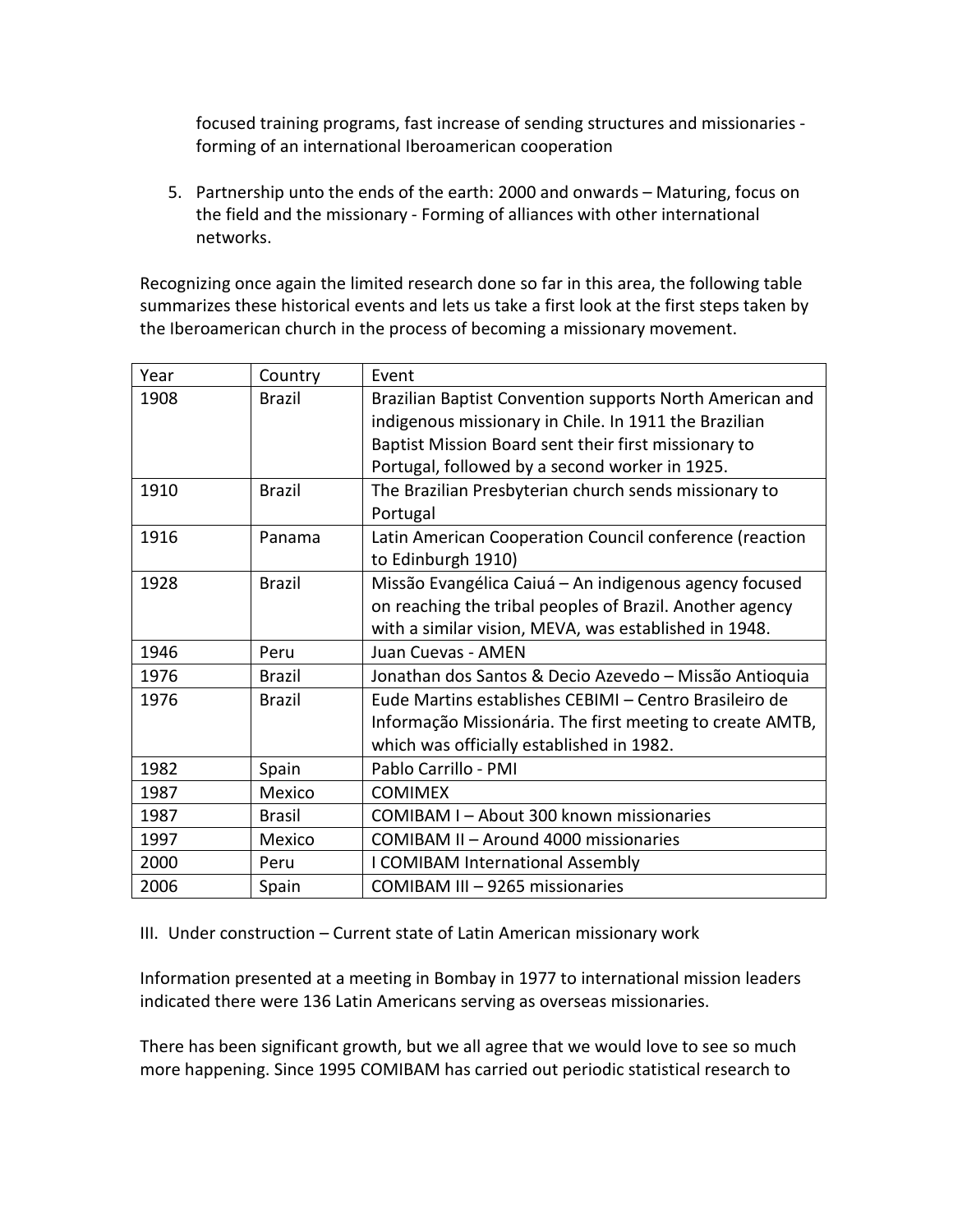gather information on the state of the movement. From 286 mission entities in 1996, in 2006 we found that the number had grown to 462.



In 1996 there were about 3900 missionaries, having grown from an estimated 300 in 1987. In 2006 there were 9265. Ted Limpic, who coordinated these research projects, estimates that at the current pace, and even considering an expected slowing down, there may be as many as 32,000 Iberoamerican missionaries serving cross-culturally by 2020.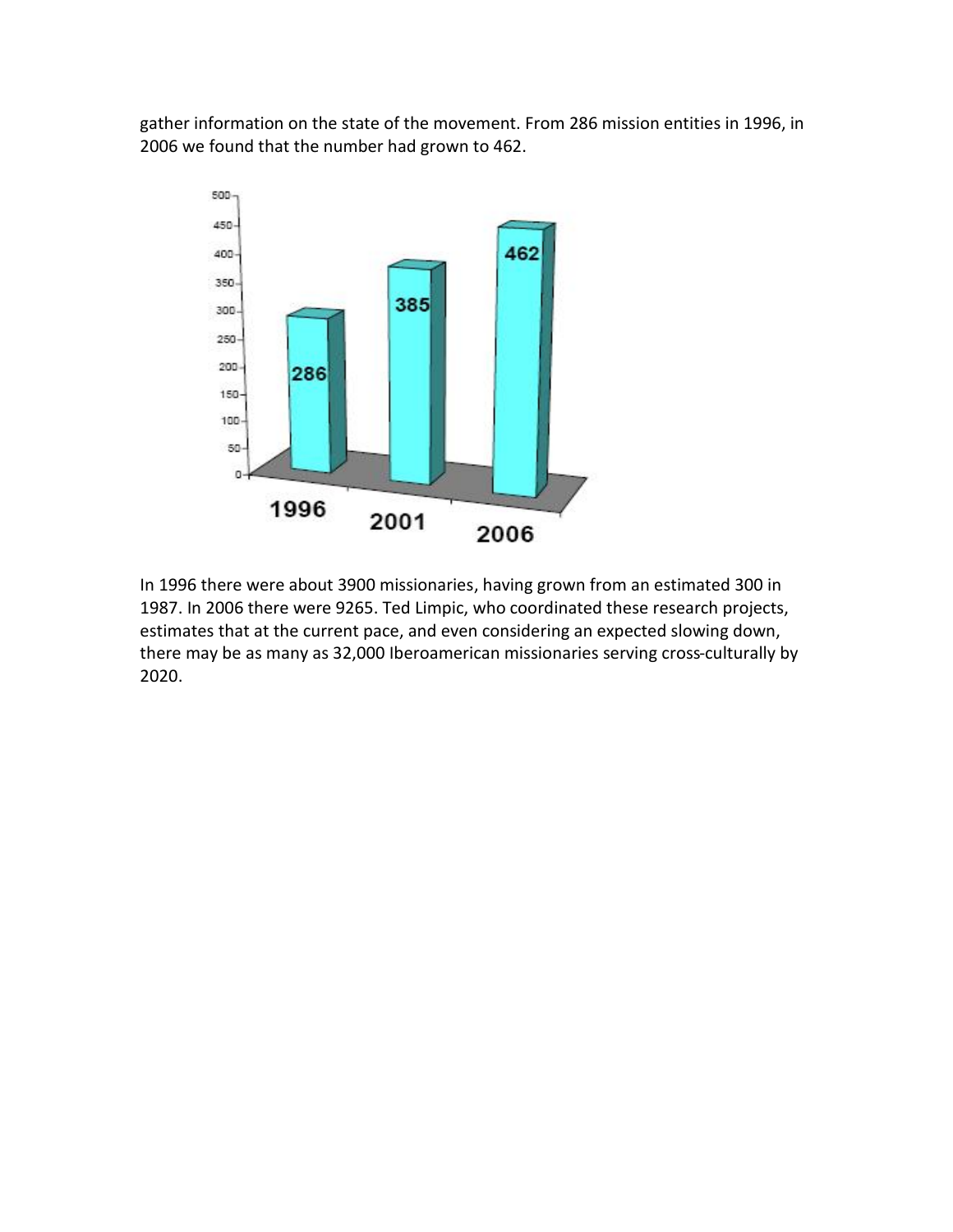

The research is thorough and offers so much information, including countries of origin, countries of service, types of sending organizations, and more. It is available at the COMIBAM site at [http://www.comibam.org/catalogo2006/index\\_i.htm](http://www.comibam.org/catalogo2006/index_i.htm).

More recently, in preparation for the third congress, a second major research project was launched, this time seeking to examine more closely the state of the Iberoamerican missionary at the field level. It had become clear to us that we were discussing, planning, praying, strategizing and organizing events, but forgetting that those who actually do the work are the missionaries. An online survey was prepared and carried out among 1,100 Iberoamerican missionaries, covering a well predefined range of age, gender, marital status, denominational background, length of stay and other important characteristics. This document was published in 2006 under the name Strengths and Weaknesses of the Iberoamerican Missionary. It can be found at the COMIBAM site at [http://comibam.org/docs/report\\_research\\_en.pdf](http://comibam.org/docs/report_research_en.pdf).

We consider the movement one that is still young, and therefore prone to mistakes. It is a work under construction, God being the builder.

IV. Collaboration – The future of Latin American missionary work

I wanted to conclude this with a brief look at the future. Where are we going and how do we get there? I must point out that COMIBAM is not an association. It is also not a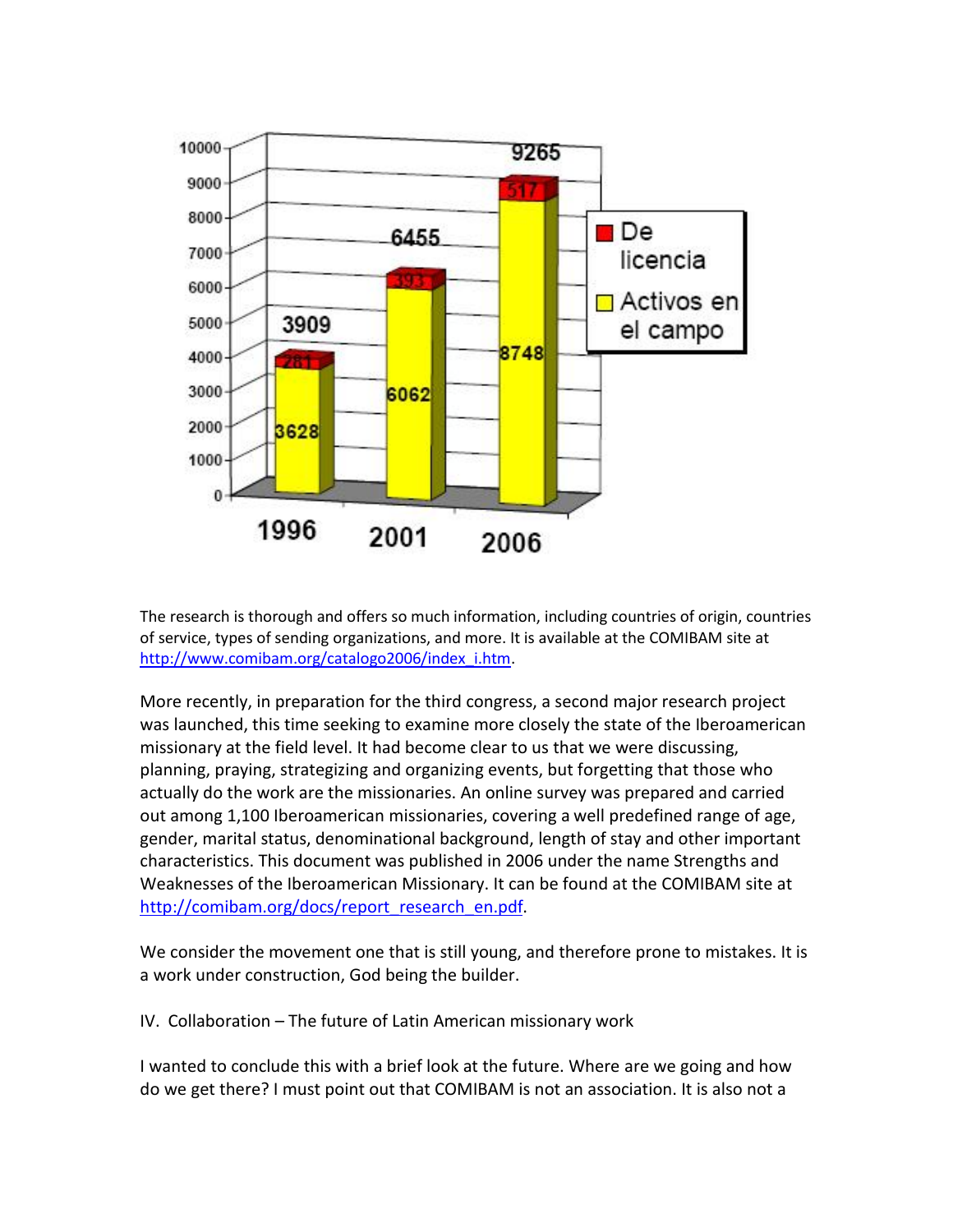representative of the Iberoamerican or Latinamerican entire mission endeavor. The organization exists to serve and to offer a venue for dialogue and collaboration among those national missions bodies and other mission entities in the region.

# *Leadership*

God has raised a great number of capable and committed people in Iberoamerica for missionary work; pastors and church leaders, professionals, business people and mission candidates. We are excited about the future. There is still significant work to be done in the area of mobilization, and that is currently our largest focus area.

# *Intercession*

This has been a strong emphasis in our movement during the past 10 years. We were late, but the Koreans had a huge influence on us and there are now mission prayer initiatives throughout Iberoamerica. But we still need to expand in this area, we need to be more dynamic in passing on information, in calling prayer gatherings and in teaching the ordinary Christians in our part of the world to be effective intercessors.

# *Focus*

During these past two decades, and even looking back to the first years of the Iberoamerican movement, there has been a strong emphasis on the unreached or the least reached. This has helped give focus and maintain a high level of interest. Concepts and programs such as the 10/40 Windows, the Adop a People and the major religious blocks of the world are taken into account by the mission entities throughout the region when considering their current and future strategies.

#### *Children and youth*

In Iberoamerica we are facing the same issues as in other parts of the world. Our people have travelled and seen how the young generations, and even the children, from across the planet, are quickly being impacted by the modern societies they live in. They are all familiar with the computer and the mobile phone, the internet, TV and so much more. Their language now includes googling, facebooking and texting. We have noticed it is harder to get them to consider a missionary trip and a commitment to missions these days. At the same time, the average age of population in our countries continues to drop, and so is the age of the average mission candidate. Our response has been to look at the children and youth in Iberoamerica and dedicate time and effort to relate to them and communicate the Great Commission in a way they understand. And we are letting young leaders do this. We also want young leaders involved in the overall mission work in Iberoamerica.

#### *Women*

Another huge area is that of women. In our case, the numbers show that they are a majority in the mission field and very significant work has been done over the year by single women and by the wives. However, there is very little focus on their needs and capabilities, and there is little room for them to participate in leadership. We have recognized our failure in this area and have launch discussions to make changes and to implement a women initiative within the movement

#### *Training*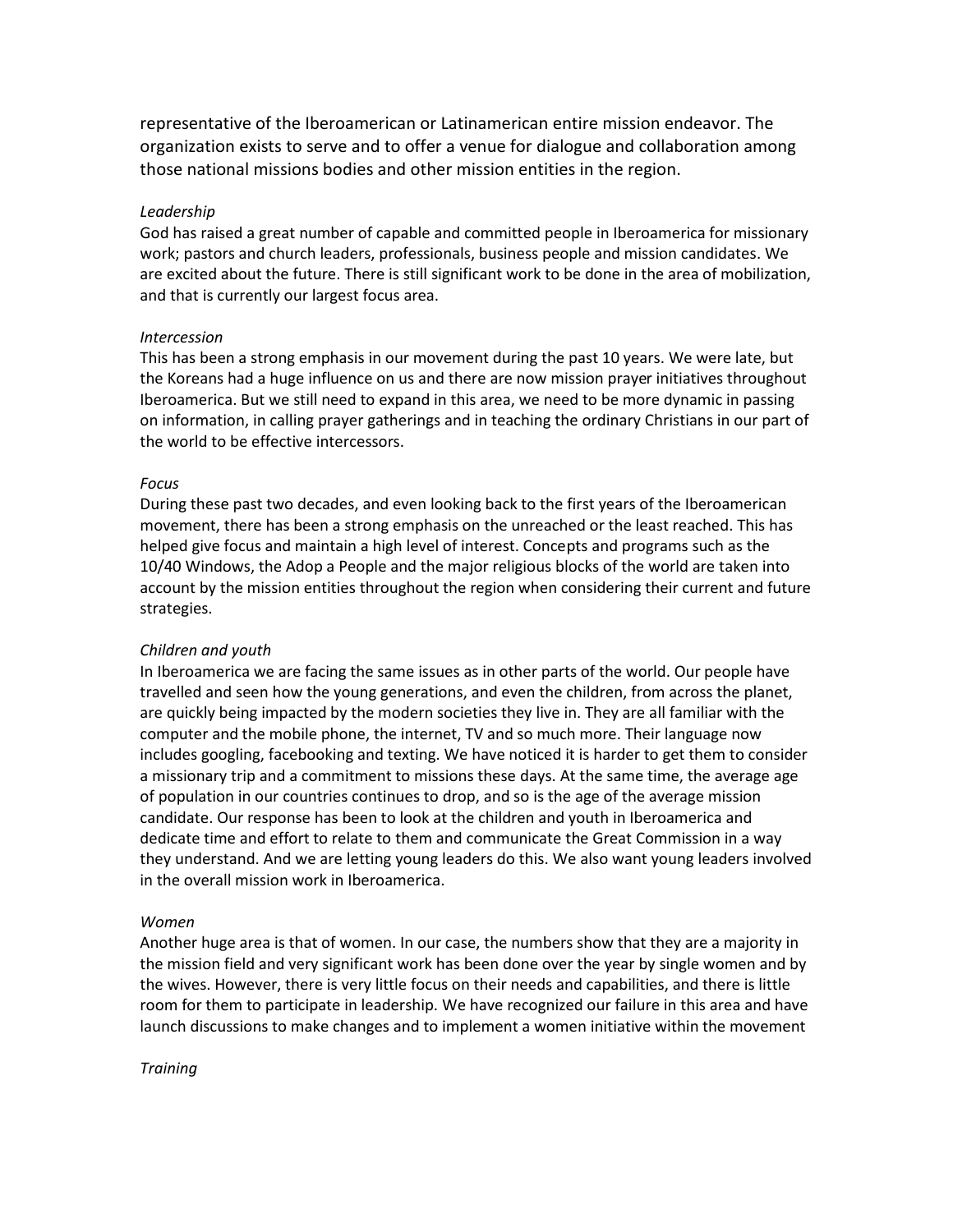Adequate training has been a strong need and an area of very intensive work in Iberoamerica. We are in the process of researching our training schools and their content, but our most recent numbers indicated close to 200 mission training centres. After years of work we have now published a Best Practices Guide for Missionary Training in Iberoamerica. The world is changing rapidly, socially, economically, demographically and in many other ways. The missionaries of tomorrow will not be ready to be effective in the mission field if we continue to train them like we did yesterday. Our next strong effort in the area of equipping is to see an expansion in the practical and professional training programs, which need to come alongside the theological and missionological training being offered.

# *Practical help for sending structures*

The number of mission agencies and sending structures will continue to grow. Another aspect of this is that more and more local churches are sending missionaries and getting involved directly in mission fields across the world. These organizations and churches need very practical help to be able to adequately function as a sending structure, able to provide the needed support and services for the missionary and the ministry in the field. This is another area of focus and we have plans to organize some events to generate dialogue and to eventually create a set of practical tools for the sending structures.

# *Practical help for the Iberoamerican missionary*

As the number of missionaries serving across the world grows, and the world continues to change dramatically, so will the very practical situations the workers face and their needs. This is an area we have been weak at. With our big push to mobilize more churches, see more sending structures and more missionaries being sent, we did not consider the specific aspects of life in the mission field. Along with the already mentioned field oriented research project carried out before the 2006 congress in Spain, missionaries themselves were brought to the event (300 of them) so that we would have their input in every aspect of the thinking and strategising that would take place there. After the publication of the research report, our 8 regions have been looking at the results and several national mission movements have also carried out gatherings to consider these and to help the mission entities in their countries apply the conclusions to their current missions practice. Looking forward, internationally we will be introducing a program to help Iberoamerican families with the educational needs of their children and another to promote advanced and continuous education programs for the missionary.

# *More research*

In COMIBAM we are committed to doing it well, and we know that takes work and requires good information. There are several more research projects already planned or in the planning stages. These will again be invaluable for the whole movement and for those we work along with.

We were born out of a vision of cooperation and collaboration to accomplish the missionary task. This is what led to the expansion of the Iberoamerican missionary work in the 80's and 90's. But God has raised and is using His church from areas of the world we have not had much contact with over the years, such as Africa, Asia and Eastern Europe. We are committed to forming new relationships and establishing alliances that will enable all of us to advance quickly. We are in dialogue with national and international networks such as CrossGlobal Link, in the US and the European Evangelical